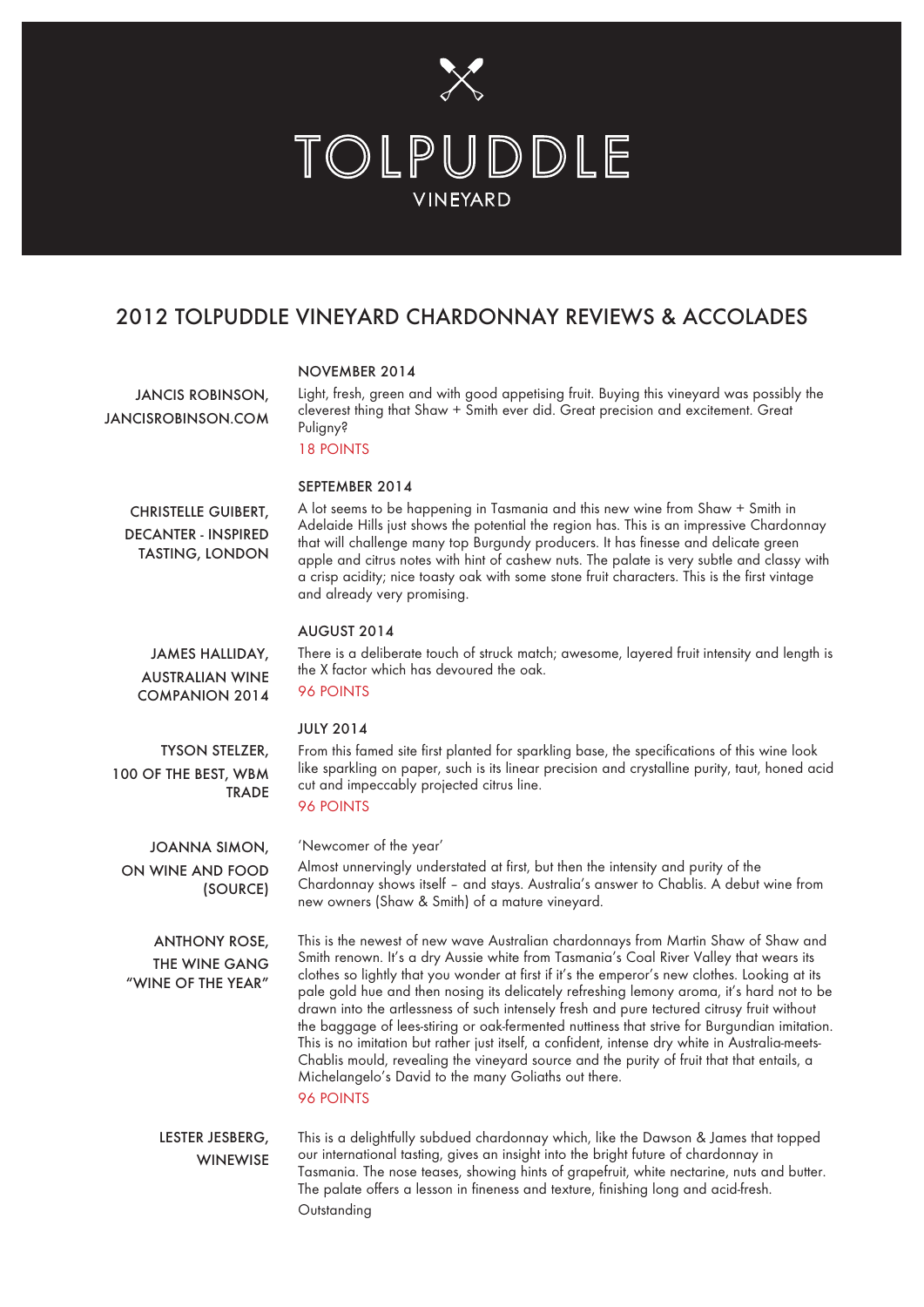

## 2012 TOLPUDDLE VINEYARD CHARDONNAY REVIEWS & ACCOLADES

RICHARD HEMMING, JANCISROBINSON.COM (SOURCE) Lean, restrained - almost muted. Lovely acidic line - very naturally integrated. Plenty of pithy structure too. Lime fruit - almost reminiscent of Riesling, in fact. Very well crafted, but very formative. Worth keeping an eye on. 17 POINTS

# CHRIS SHANAHAN,

"THE TOP 10 AUSTRALIAN RED AND WHITE WINES OF THE YEAR." CANBERRA TIMES

> HUON HOOKE, HUONHOOKE.COM (SOURCE)

# DECEMBER 2013

Its first release shows a combination of restraint, elegance and power – all hallmarks of top-end, cool- grown chardonnay. Intense grapefruit and white-peach-like varietal flavours underpin a creamy textured, dazzlingly fresh chardonnay of great finesse. It has the potential to evolve for some years.

#### 96 POINTS

#### OCTOBER 2013

Very light yellow hue, the aromas subtle and restrained - indeed, the wine is restrained in all respects. The bouquet has great subtlety and harmony of aromas, with elements of creamy lees, cashew and white peach, oak not at all evident even when very chilled. The palate is tremendously fine and long, with a great thread of natural-tasting acidity that runs the full length of the palate and draws out the finish. Seamless, beautifully poised and fine.

The 2012 Chardonnay has beautiful complexity - flavours of citrus and minerals and nuts

#### 96 POINTS

#### NOVEMBER 2013

- and great precision.

MAX ALLEN, IN THE RED' WEEKEND AUSTRALIAN A PLUS,

NOVEMBER 2013

Top of the Class From the Adelaide Hills team at Shaw + Smith, whose success with their M3 Chardonnay is a celebration in itself, this new Tasmanian outing encourages glorious fruit to shine around the faintest of oak and yeasty influences, its grapefruit tang a highlight that lifts out of juicy, squeezed nectarine. Note, too, its shape and structure - crunch, minerally acidity and oozing fruit.

#### 4.5 STARS

NOVEMBER 2013

### WINSOR DOBBIN, OFF THE VINE, SUNDAY EXAMINER, LAUNCESTON (SOURCE)

One of the most impressive debut wines I've ever seen, this is a classic cool-climate Tasmanian chardonnay without a hair out of place. It's a cliche to say it is Burgundian in style, but it is also true - it is taut wine that's a tribute to its terroir; beautifully poised and linear but with citrus, Granny Smith and flint notes, a hint of oatmeal and lashings of bright acidity. Oak merely adds structure and is completely unobtrusive. This wine is youthful but already beautiful.

'MARTYRS' BLOOD RUNS FOOD & WINE

TONY LOVE, 'SIX OF THE BEST' TASTE,

DAILY TELEGRAPH